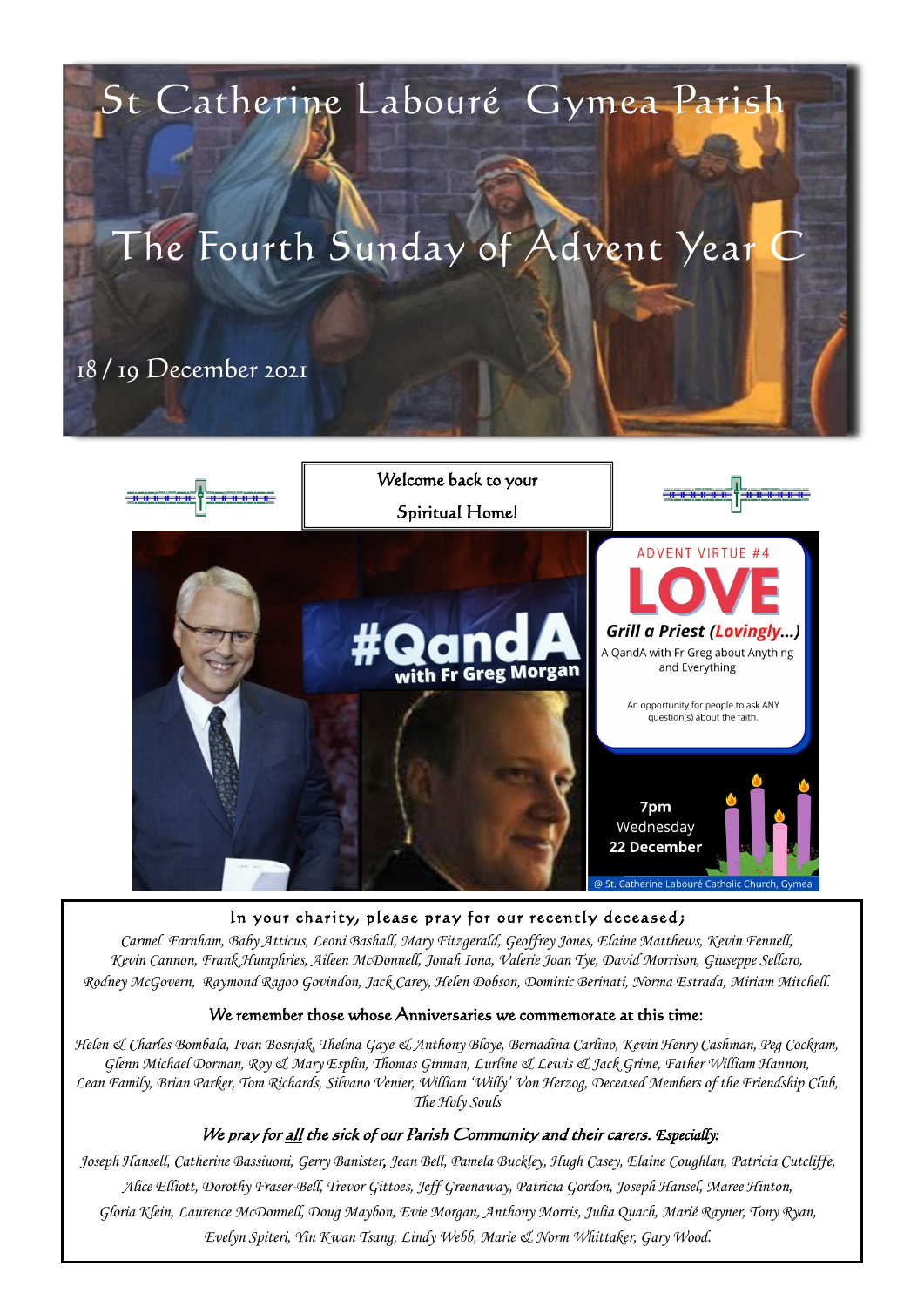## Parish News

**CHRISTMAS MASS TIMES:** Christmas this year falls on a Saturday. Christmas is a Holy Day of Obligation (like every Sunday).

Mass Times will be as follows: Friday 24th December (Vigil): **5pm, 8pm, 12:00am (Midnight)** Saturday 25th December: **8:30am and 10:30am** 

## **There will be no evening Mass on Christmas Day/no Saturday Vigil.**

Whilst I can imagine some might hesitate, we are also *obliged* to attend Mass on Sunday, Feast of the Holy Family. A good Christmas present to Jesus is to keep our commitment to Sunday Mass! I promise, the homily will be three minutes tops! You can time me...**Mass times on Sunday 26th December will be: 7:30am, 9:30am, and 5pm ! See you there!!**

**WEEKDAY MASSES AFTER CHRISTMAS:**  Please be advised that Mass on Monday 27th and Tuesday 28th will be at **12:00 noon** (not 9.15am). There will be no Adoration of the Blessed Sacrament before Mass on these days.

**NEW YEARS EVE MASS:** Start the year on a spiritual high. On the 31st December, join me for Adoration of the Blessed Sacrament from **11pm to 11:45pm** followed by Benediction. Mass for the Solemnity of Mary, Mother of God, will then be celebrated at **Midnight.** Mass will also be celebrated on New Years Day at **12pm Noon** (not 9.15am). What better way is there to bring in the New Year of Grace, 2022, than with Our Lord!

**FUNDRAISING FOR FIJI:** Last week, as part of our "Advent Almsgiving" program, the parish raised funds to purchase new books for an impoverished school library in Naililili in the south west of Fiji. Nearly \$3,000 was raised and the funds have already been transferred to the Fijian Catholic Chaplaincy who will ensure the money goes directly for the said purpose. Thank you to you all for your *exceptional* generosity. Next year, we might explore the possibility of a book drive where people can donate children's books to help build up their library/libraries.

## **FUNERAL FOR CARMEL FARNHAM** A former parishioner of this parish. Her funeral will be at St Pat's, Sutherland, on Tuesday at 10:30am.

**ADVENT ADORATION:** Our "holy week", where adoration of the blessed sacrament will run from **8:30 am-8:00 pm** from **Friday 17th— Friday 24th December,** has begun. I have been very impressed with the number of people who have been coming in and out of the Church to spend time with Our Lord. The sign up sheets to nominate a time are on the windows at the back of the Church. Please consider spending an hour with Our Lord in quiet prayer There are still several hours that need to be filled by willing adorers. When the Blessed Sacrament is exposed, Church law requires two people to be present at all times. A praying parish is (will become) a thriving parish.

 $\frac{1}{2}$ 

**CONFESSION TIMES:** Besides the usual confession times (before and after every Weekday Mass — just approach Fr Greg), I will make myself available for confessions at the following times this week in the lead up to Christmas: Wednesday 22nd between 6pm and 6:45pm and Thursday 23rd between 7 and 8 pm.

**ADVENT CATECHESIS: "GRILL A PRIEST"** Will take place this Wednesday night in the Church between 7 and 8pm. The final gathering will be a very informal QandA session about anything and everything to do with our faith. If there is a particular question or topic that interests you, please feel free to email the parish office (or Fr Greg directly) or to write a note and put it in the parish letterbox. Alternatively, you can send a message on Facebook or, **if you would like to remain anonymous**, you can upload a question via the following address: [https://](https://forms.gle/ErquSWiRXF5tfbU48) [forms.gle/ErquSWiRXF5tfbU48.](https://forms.gle/ErquSWiRXF5tfbU48) I would also like to acknowledge my gratitude to Laurence Klein who has been creating the various flyers to promote the talks. He is also doing a great job looking after our social media. Thank you, Laurence!

**FUNDRAISING FOR TIMOR-LESTE** The Consul-General of Timor-Leste has kindly asked that we dedicate our "Advent Almsgiving" this week towards the repair of the Cathedral in Dili, which, I am told, has several significant leaks and is in a general state of disrepair. The Church is at the very heart of day-to-day life for the Timorese people. It is a country I have visited and certainly is one of the poorest, but most faith-filled, places I have been to. I marvelled at how many people would walk through the night just to get to Mass in time! Please give generously to this worthy cause.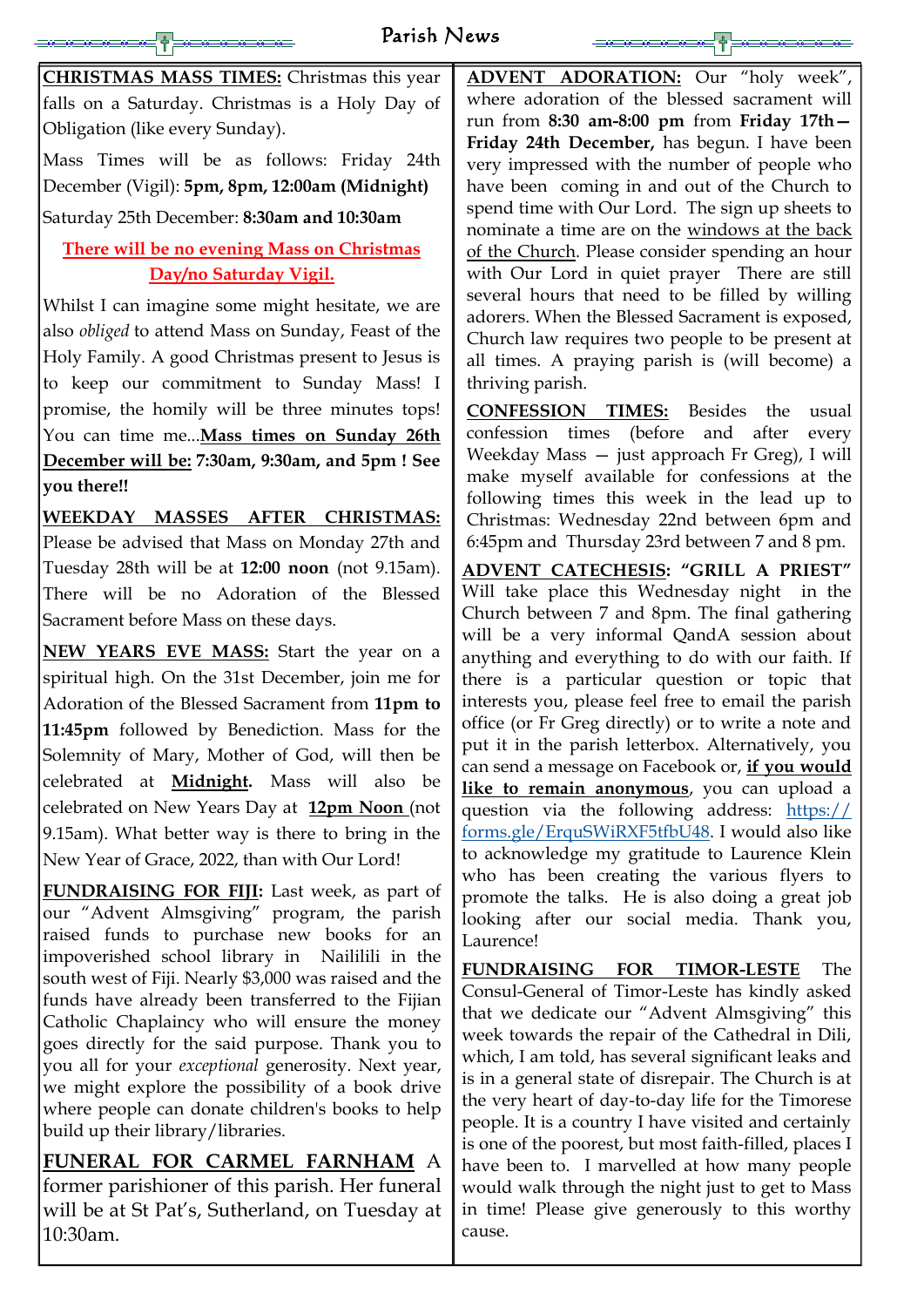## Parish News



**CATHOLIC WEEKLY:** Available at the back of the Church. Please take home your family copy!

**VOLUNTEERS NEEDED** We would warmly welcome anyone interested in assisting with **reading/serving/acolyting** at Mass. We are also looking for anyone who might be able to assist with the **care of our gardens and for new catechists** All are welcome to chat with Fr Greg if they are open to getting involved. I am delighted with the number of people who have already come forward, but I would love for everyone to be involved.

**FRIENDSHIP CLUB:** Is a marvellous asset to our parish. The Club provides a fun and faith-filled forum for senior members of our parish/local community to form new (and sustain old) friendships. At the recent Christmas party, the Friendship Club very generously presented Fr Greg with a \$500 donation to support the endeavours of our parish family. On behalf of that same parish family, Fr Greg would like to thank you, the members of the Friendship Club, for your support. New members are always welcome!

**THANK YOU TO "ST JOSEPH"** I would like to express my gratitude to our very own St Joseph (a parishioner) who, on his own volition, constructed the beautiful stable for our Nativity scene this year. Thank you for your great initiative!

**EASING OF RESTRICTIONS** Following the NSW health advice, the Archdiocese of Sydney has confirmed the following now applies:

- There is now no density limit for churches.
- Masks are no longer compulsory while inside a church, though they are still strongly encouraged in settings where social distancing is not possible.
- All members of the congregation are permitted to sing.

QR Codes and our established check-in procedures, however, are to continue.

**CONFESSIONS/BENEDICTION:** will be available before and after every Weekday Mass (including Saturdays). Just approach me. On Saturdays, I will be in the confessional immediately following the 9:15 am Mass for as long as necessary and from 4:30— 4:55 pm.

Benediction will take place henceforth *every* Friday and Saturday immediately prior to the 9.15am Mass.

**CHRISTMAS FLOWERS:** The Altar Society are requesting donations of Christmas Bush to decorate the Church. Please deliver by 10 am on Christmas Eve to the Church. Also, new members are needed to support the work of the Altar Society. Please see Doreen Vernon (President) or Fr Greg for details.

**LEGION OF MARY:** Meets every Thursday morning at 10am (in the parish conference room). **New members always welcome!** 

**BONNIE VIEW DEVELOPMENT:** Thank you to all those parishioners who took an interest in the suggested redevelopment of 10 & 12 Bonnie View Street by Catholic Care. As I said last week, the patrimony of this parish does not belong to me but to you and, thus, I appreciate everyone taking a vested interest in such matters. For those of you who have completed the feedback forms, feel free to put them in the parish letter box or in the box at the back of the Church. A question has been raised about the exact remuneration to the parish: \$100,000 PA (CPI indexed) over the 15 year lease. **PARISH ACTIVITIES 2022** Over the coming weeks, I intend to put together a flyer that lists some of the parish events for the coming year. If there is something you would like to start in our parish (a bible study, reading group, prayer group etc…), please let me know. **CATECHIST CORNER:** Please get in touch with Fr Greg if you would like to become a catechist next year. Now is the time to step forward! Training will be provided and you get to join a wonderful group of parishioners. A great way to make new friendships, too!

**MEDJUGORE PRAYER GROUP:** Did you know we have a wonderful group of faith-filled parishioners who gather each Thursday evening at 6pm in our church to say the rosary and some special prayers? Why not join them? Everyone is welcome!

**FACEBOOK PAGE:** Remember to like our Facebook Page! I am very grateful to one of our younger parishioners who is running this now.

**FINANCE COMMITTEE (PFC)** The PFC currently comprises of a total of eight parishioners. I feel incredibly blessed to have such a fantastically qualified PFC. On this score, further details about the members will be provided in the coming weeks. Details will be placed both in the bulletin and on the parish website (with photos). I will also make further announcements about restarting the Parish Pastoral Council in the new year.